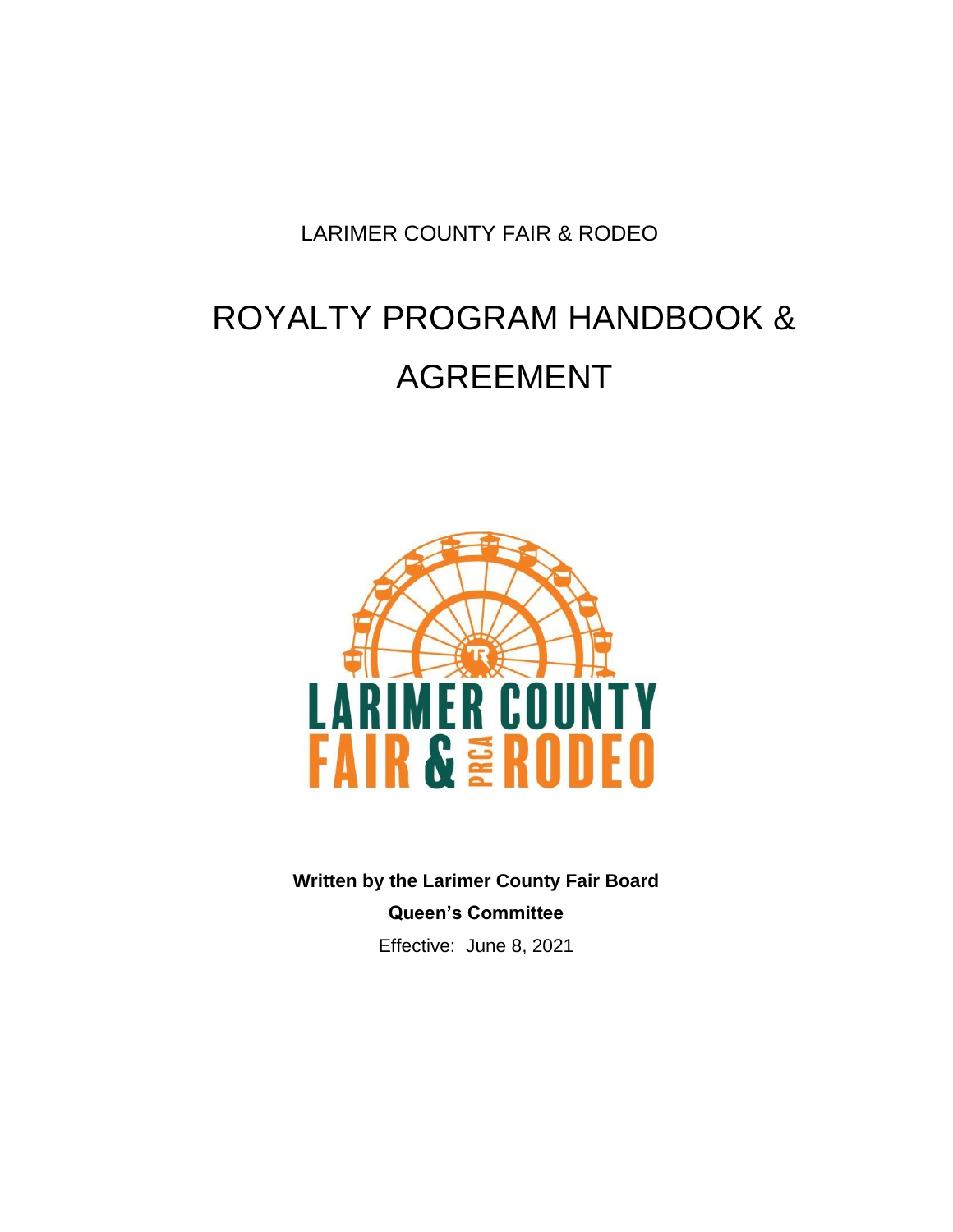## **Table of Contents**

| Vision Statement 2008 and 2009 and 2009 and 2009 and 2009 and 2009 and 2009 and 2009 and 2009 and 2009 and 200 |           |
|----------------------------------------------------------------------------------------------------------------|-----------|
|                                                                                                                |           |
|                                                                                                                |           |
|                                                                                                                |           |
|                                                                                                                |           |
| Budget 10                                                                                                      |           |
| Distribution of Educational Scholarship Fund [19] [2012] [2013] [2013] [2013] [2014] [2013] [2014] [2014] [20  |           |
| Queen Code of Conduct National Conduct Conduct Conduct Conduct Conduct Conduct Conduct Conduct Conduct Conduct | 11        |
|                                                                                                                | $\sim$ 13 |
|                                                                                                                | $\sim$ 16 |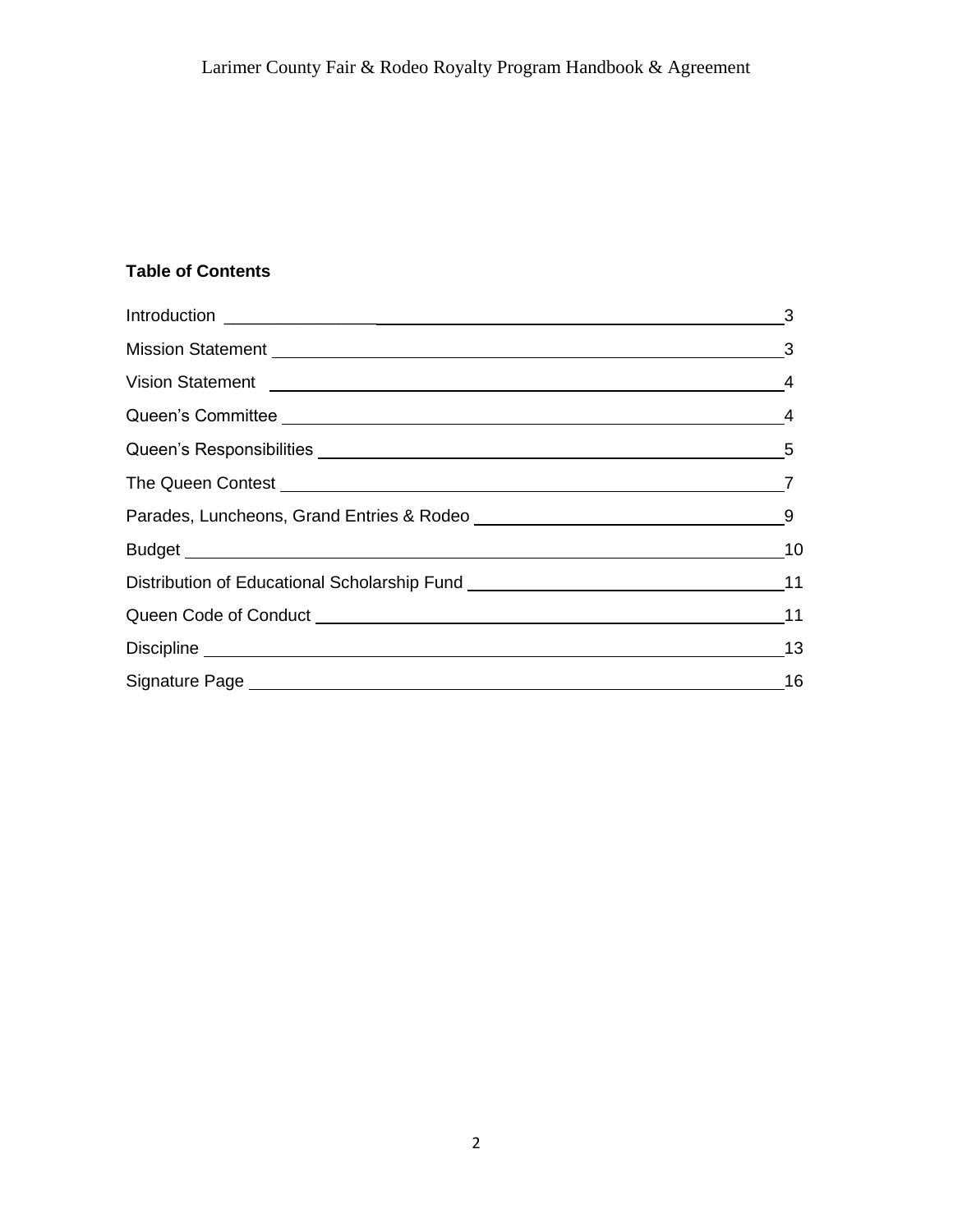## **Article I. INTRODUCTION**

This Handbook provides a set of guidelines for the Larimer County Fair and Rodeo Queen to successfully fill her role in representing Larimer County throughout her year as Queen, including the Larimer County Fair and PRCA Rodeo.

All applicants, and all eventual appointees to Larimer County Fair and Rodeo Queen, must comply with all of the policy and procedures indicated in this Royalty Program Handbook. This Handbook has been written and adopted by Larimer County, the Larimer County Fair Board and the Larimer County Queen's Committee.

This Handbook is a set of guidelines intended to outline the policies, procedures, and expectations of The Larimer County Fair Board. It outlines various duties and obligations for anyone who holds Larimer County Fair and Rodeo Queen's title. The Larimer County Fair Board reserves the right to change policies, procedures, and expectations at any time with written notice to the Committee, the Larimer County Fair and Rodeo Queen, and the Larimer County Fair and Rodeo Lady in Waiting.

The Larimer County Fair Board has complete authority over the Larimer County Royalty Program and all associated components, including the Queen Contest and all Royalty Program activities.

The Larimer County Fair and Rodeo Queen is responsible for being the goodwill ambassador for the PRCA Rodeo and the Larimer County Fair and the agricultural lifestyle it promotes. The Queen is the face and inspiration-of the Fair and Rodeo. She will be required to serve at orchestrated appearances, including fundraisers, autograph signings, speeches, community service events, meet-and-greets at public schools, and of course numerous rodeos. She will also be required to communicate effectively with various groups of people including children, adults, fair and rodeo enthusiasts, and fair and rodeo detractors. She should handle herself with style, dignity, and grace in any situation, especially when dealing with children. The Queen must understand that she is a role model. Children's interactions with the Queen can be pivotal in their decision to pursue rodeo, ranching, agriculture, livestock involvement etc. The Queen's ability to represent the sport of professional rodeo competently provides further credibility to the sport in which many men and women make their living. The Queen must be a humble servant, helpful and skillful in all interactions with others, always looking for ways to help others!

#### **Article II. MISSION STATEMENT**

The Larimer County Fair and Rodeo Royalty Program's mission is to provide a quality county queen contest. The experience of the competition will enrich contestants, participants, committee members, and the community.

To support the Queen as she represents the County, the County Fair, our western heritage, the sport of professional rodeo, and as she models goodwill and integrity for our County's people.

To represent and promote Larimer County and the Larimer County Fair and Rodeo through personal appearances, interviews, and functions.

Conduct fund raisers to financially support the scholarship fund with the goal of making it selfsufficient.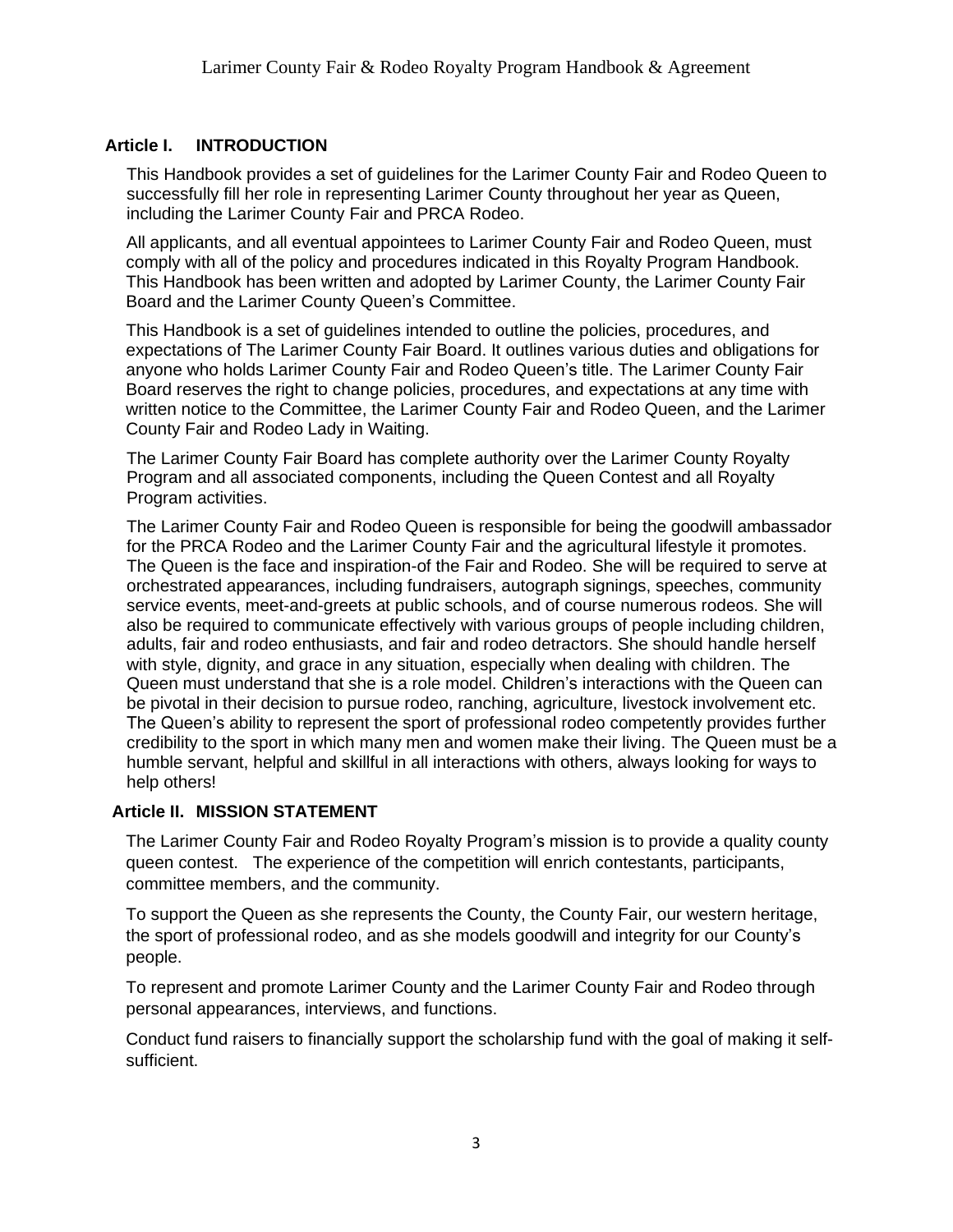## **Article III. VISION STATEMENT**

The Committee values the Royalty Program and works toward holding it in high esteem, upholding western values and way of life in future generations.

## **Article IV. QUEEN'S COMMITTEE**

The Committee is a sub-committee of the Larimer County Fair Board and consists of the following appointees:

The Chairperson – A member of the Fair Board

At least two other Fair Board members

The Queen Community volunteers, up to five (5) which may include the Queen's parents or guardians, a Queen's coach, Coordinator, and Wardrobe Coordinator, all recommended by the Chairperson. If a majority of the Committee objects to the appointment, it shall be brought before the Fair Board for review. Only Fair Board members will have a vote on final decisions.

The Committee is responsible for the following functions:

- A. The Chair of the Committee shall set the agenda for all Committee Meetings and shall conduct the meetings. In the Chair's absence, the Chair will designate another committee member to conduct the meeting.
- B. Conducting orientation with the new Queen and parent/guardian. This orientation will take place before the first Committee meeting and following the announcement of the new Queen.
- C. Direct and coordinate the activities of the Queen.
- D. Organize and coordinate the Queen annual selection process.
- E. Develop the Queen's bio and profiles for rodeos, parades, website, autograph sheets, and promotional events.
- F. Plan format for presentations during The Larimer County Fair PRCA Rodeo, working with the Rodeo Board for arena activities.
- G. Oversee and assist in clinics to include speaking, public relations, salesmanship, makeup, wardrobe planning, horsemanship and other sessions as needed.
- H. Develop goals and a time-line of activities that shall be submitted to the Fair Board at the beginning of each reigning year.
- I. Develop and submit a budget for approval to the Fair Board at the beginning of each reigning year. The Fair Board authorizes the Committee to allocate monies and pay bills, within any adopted budget approved by the Fair Board, Executive Board or Larimer County. No funds shall be spent in excess of currently existing account balances, including scholarship awards.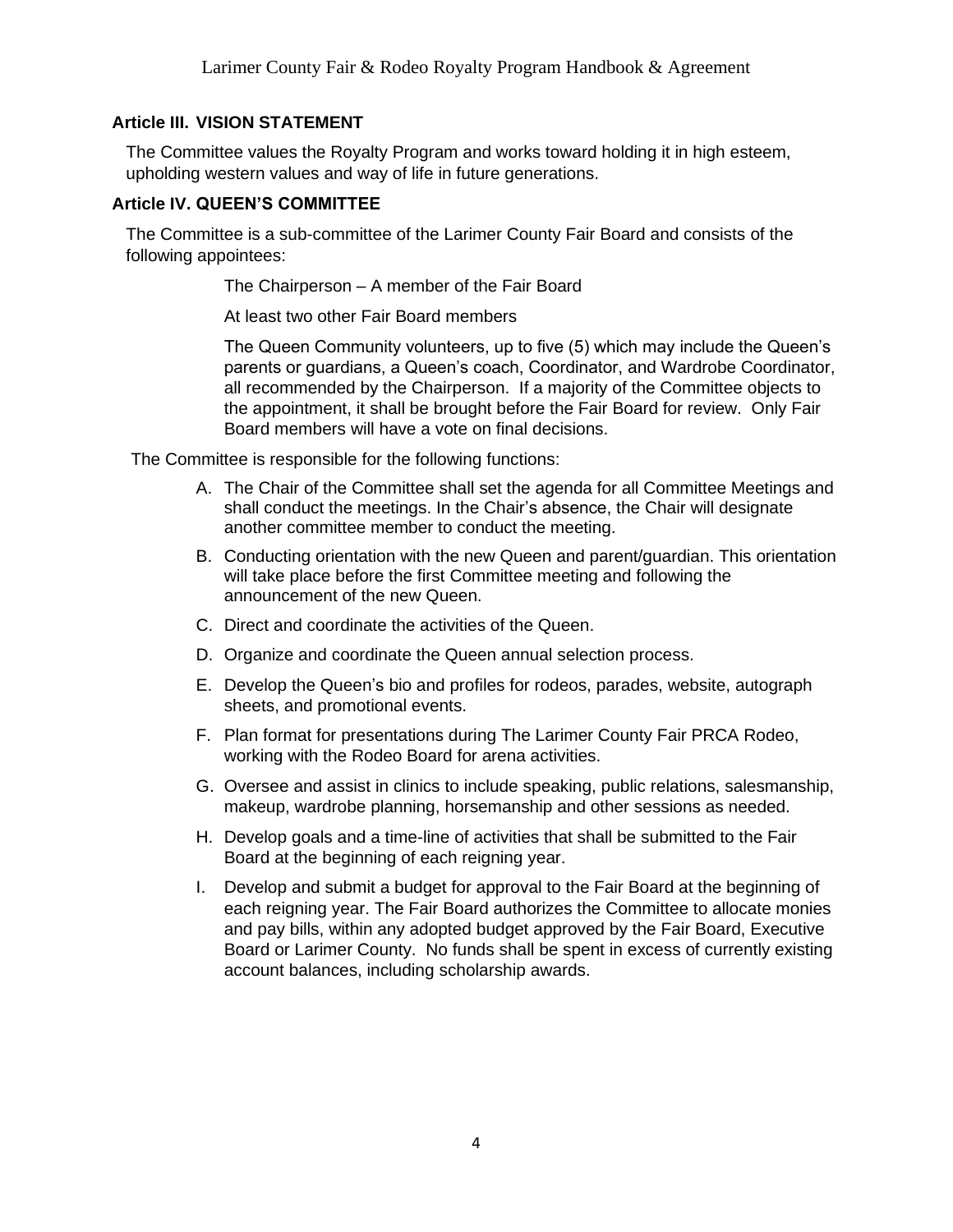## **Article V. QUEEN RESPONSIBILITIES**

Responsibilities include but are not limited to:

- A. Demonstrating enthusiasm and knowledge of the following:
	- a. The sport of rodeo
	- b. 4-H Program
	- c. FFA Program
	- d. Larimer County Fair Board's mission statement and agenda.
- B. Attending the Larimer County Fair and Rodeo, including events, livestock shows, participants, exhibits, and attractions.
	- a. Knowledge of the community's history, the local rodeo, and how the Larimer County Fair Board and Committee functions within the community.
- C. Public and interpersonal communication skills. (including acquiring and acknowledging sponsors)
- D. Horsemanship including basic equine safety, health and care, appropriate arena etiquette and the use and care of tack.
- E. Attending all required events as outlined in this Royalty Program Handbook in Article VII.
- F. Attending the Larimer County Fair Board meetings on the fourth  $(4<sup>th</sup>)$  Wednesday of each month at 7:00 pm or as notified. The Committee Chair must excuse any absence.
- G. Participating in the grand entry of the Larimer County PRCA Rodeo on horseback.
- H. Meeting and greeting rodeo guests, VIPs, and contestants.
- I. Providing photographs required for publicity purposes including, but not limited to, autograph sheets, web site photos, and advertising. All such photographs must include crown, sash, and buckle. Approval by the Committee and The Ranch is required before any distribution.
- J. Promoting the Larimer County Fair and Rodeo through public appearances at regional rodeos, presentations to school and community groups as outlined in this Handbook and as directed by the Committee.
- K. Participating in fund raisers approved by the Committee.
- L. Representing the Larimer County Fair and Rodeo at 4-H judged events, Larimer County Fair Classes, and the Livestock Sale as directed by the Committee. (cattle, swine, fashion review etc.)
- M. Keeping accurate records of activities and sponsorship contacts (visiting with sponsors and writing thank you notes, when appropriate). Submitting expense receipts for reimbursement monthly.
- N. Participating in the Pancake Breakfast.
- O. Developing goals and a timeline of activities for submission to the Fair Board at the beginning of each reigning year in conjunction with the Committee.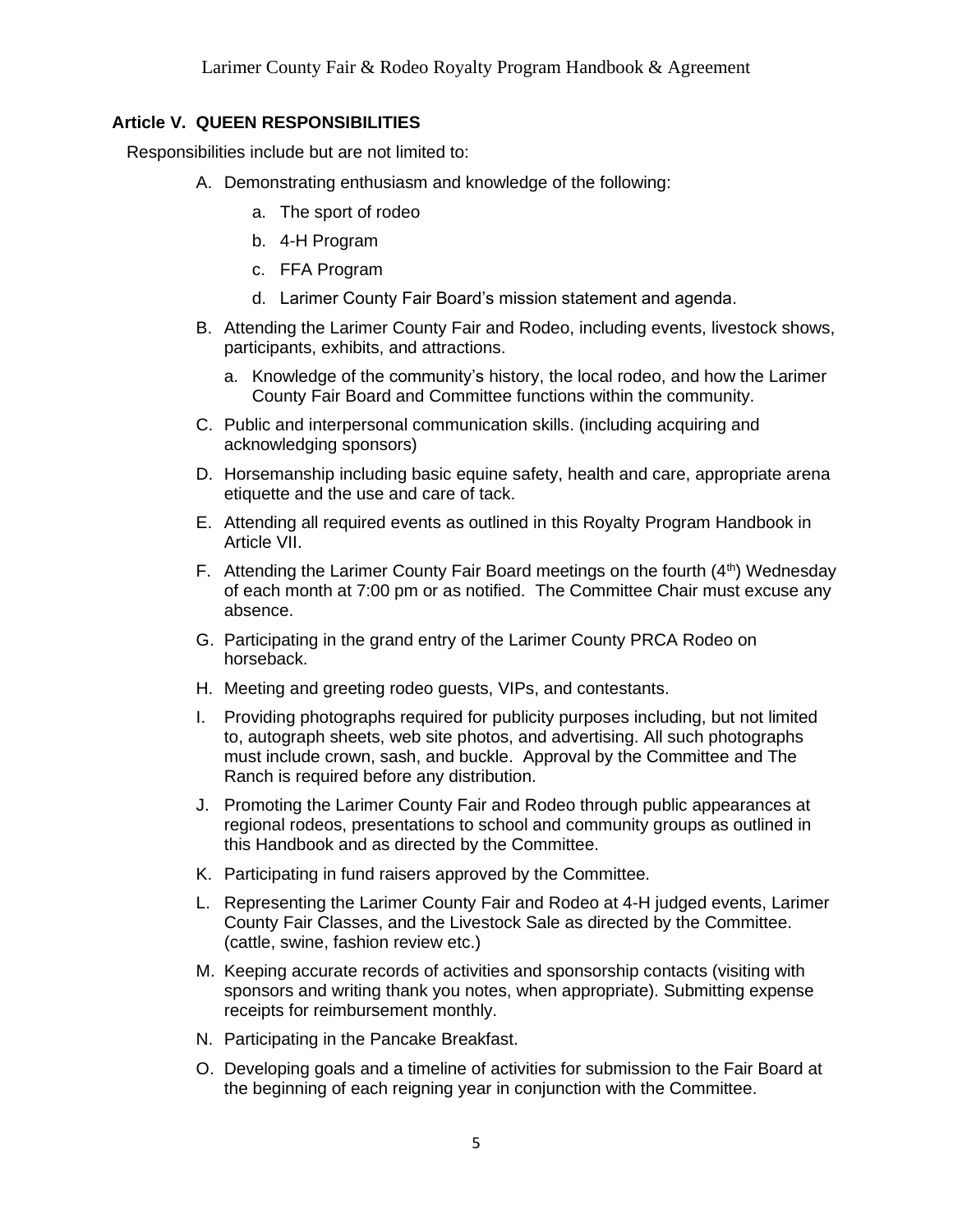- P. Abiding by the "Code of Conduct" herein and outlined in Article X.
- Q. Attending local area parades and events, riding horse (unless directed otherwise) and dressed in appropriate attire including sash, buckle, and hat.
- R. Participating in an exit interview with Committee Chair, Fair Board Chair, acting Coordinator, and administrative assistant with the Ranch to review the year and assist in the transition of new Queen and the Royalty Program's betterment. In the absence of the Committee Chair the Larimer County Fair Board Chair may conduct the interview or designate another Fair Board member to do so.
- S. Returning emails or phone calls from the Committee or Fair Board members within 24 hours.
- T. Sponsorships:
	- a. The Queen must meet and stay in contact with all sponsorship contributors at least quarterly. Appreciation and respect must be shown to sponsors at all times.
	- b. Visits to sponsors are required, dress in Royalty Attire during visits.
	- c. The Queen may not obligate the Larimer County Fair and Rodeo or Larimer County in any way. Sponsorship Contracts may only be executed by Larimer County officials. The Queen is responsible for meeting the requirements of all Sponsorship Contracts.

#### **Queen's Clinics:**

- A. After March 1 and no later than June 30, the Queen must host a "Queen's Clinic" for people who may be interested in learning more about the benefits and requirements of becoming the Larimer County Fair and Rodeo Queen. The Committee will assist the Queen by finding educated and quality speakers for the clinic.
- B. This clinic is designed to help contestants learn about the contest and will provide pointers on hair, clothes, makeup, horsemanship, public speaking, etc. The Queen will be there to encourage the contestants as well as answer any questions. Ongoing clinics may be coordinated by the Committee for all ages to improve the upcoming contestant base's talent.
- C. These clinics may have a minimal fee associated with them.

#### **Larimer County Fair Parade and Queen's Luncheon:**

- A. In conjunction with the Committee, the Queen must send out invitations, to those persons outlined in 4B, for the parade and the Queen's Luncheon six (6) to eight (8) weeks before the first day of the Fair. All invitations must be reviewed and approved by the Committee and The Ranch prior to being sent.
- B. The invitations must request an RSVP and include directions for parking and lining up for the parade. Invitations may be sent to visiting and past Larimer County Queens, the Larimer County Commissioners, Larimer County Fair and Rodeo Board members, Committee members, Queen contestants, contest judges, and any other special guests.
- C. Arrangements for the Queen's Luncheon must be made by June 30.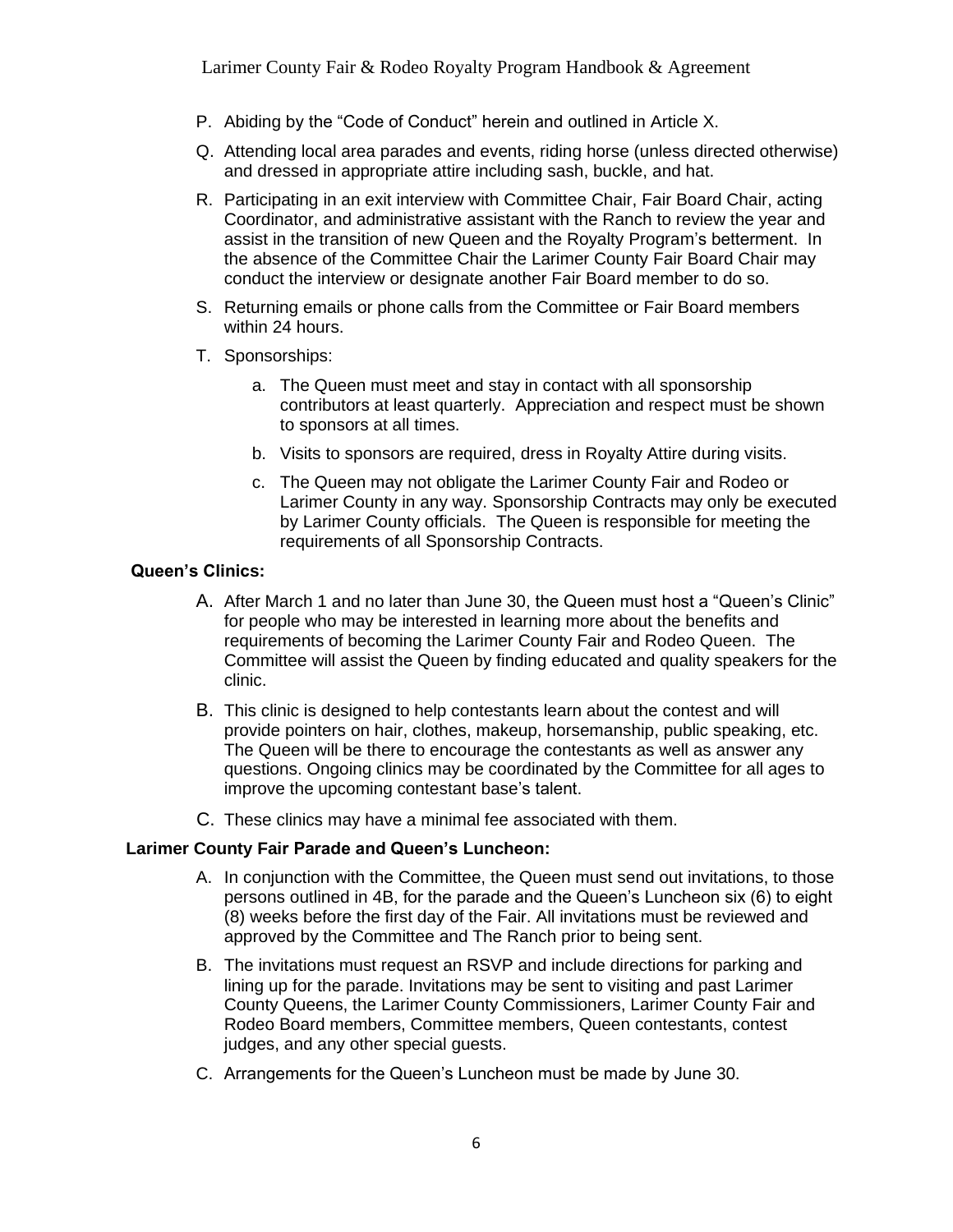D. The location for the luncheon shall be selected with the input and approval of the Committee and The Ranch. When choosing the location, the Queen must consider the time element, the number of guests and the cost.

## **Publicity:**

Interviews – During the first week in July, the Queen must coordinate with the Committee Chair and The Ranch about setting up radio, newspaper, and promotional interviews. The Committee may wish to have a representative of the Committee present during these interviews.

#### **Horse:**

- A. The Queen is required to ride the same horse she used in competing for her reign. She must notify the Committee if her horse is unable to be ridden for any reason or has become a safety hazard. A veterinarian may be asked to check the horse for any issues and the Committee will make the final determination if a different horse may be used.
- B. All horses must always be well groomed.
- C. Aggressive handling of the horse is not allowed.

#### **Promotional Material:**

- A. The Committee and the Ranch shall approve and coordinate all promotional material.
- B. The Queen and the Committee shall distribute approved promotional material at the direction of The Ranch. Posters may be distributed to various stores in Fort Collins, Loveland, Wellington, Estes Park, Red Feather, Windsor, LaPorte, Berthoud and other Larimer County communities. If possible, posters (small amount) should also be posted in Cheyenne, Greeley, Longmont and Boulder. The posters must all be distributed as soon as they are made available from the marketing department

Parents: In general, the program is designed to let the Queen make her own choices and decisions with the Committee to guide her. While we encourage parents to be supportive of their daughter as Larimer County Queen, their actions should always be in the background.

#### **Article VI. THE QUEEN CONTEST**

The Larimer County Queen Contest will be held each year during the last week of July. The newly elected Queen is crowned during the Larimer County Rodeo and shall reign as Queen through the conclusion of the Tuesday night PRCA rodeo the following year (generally the following August). It may become necessary to adjust the structure of the contest based on facility and faculty availability. The following are general guidelines.

A. The Committee updates the application form for the Queen's Contest in early March. Applications will be available during the first week in June at the administrative office at The Ranch and on the internet at [www.treventcomplex.com](http://www.treventcomplex.com/)[.](http://www.larimercountyfair.org/) The entry deadline will remain consistent with Larimer County's deadlines for Larimer County Fair entries. Each contestant will be judged on horsemanship, appearance, knowledge, and personality. Contest Rules and qualifications for queen contestants will be included on the Larimer County Fair and Rodeo Queen Application.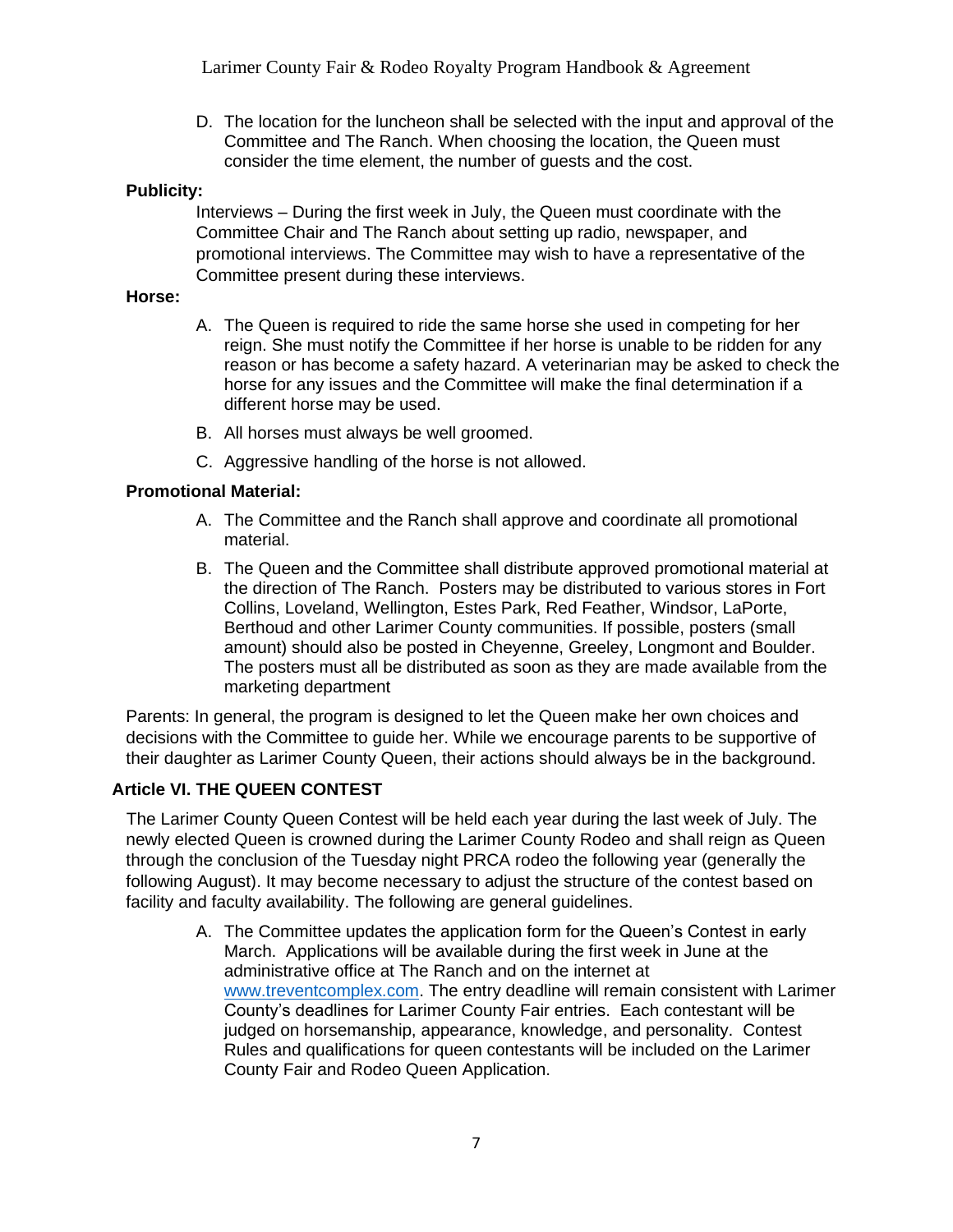Larimer County Fair & Rodeo Royalty Program Handbook & Agreement

- B. Contestants must understand the position of Queen is a year-long commitment (August to August). If the Queen attends college during her service year, she will still be required to fulfill all required duties.
- C. Contestant must be 16 years of age (with a valid driver's license) at the time of her crowning and will not be older than 22 at reigns end.
- D. Contestants must have access to a horse when needed as agreed and outlined in the Application.
- E. Contestants are expected to be competent riders, understand and practice basic safety, health, and welfare requirements of horses.
- F. Contestants must be single, never married, never had a child, nor be pregnant during reign. Also, they must not live with a significant partner during their reign. If the Queen becomes married or pregnant, her title is automatically forfeited, and she shall be terminated as outlined in Article XI.
- G. Upon selection, the Queen and the parents or guardians must sign an agreement, including the liability waiver.
- H. Each contestant is required to wear Wrangler blue denim jeans, a plain white long sleeved, cuffed and collared, button up shirt - No design or adornments, sequins, beading, etc., or any design in the material of the shirt is allowed. A black western hat or helmet and western boots are required during all portions of the contest. No jackets or vests are permitted.
- I. The contest begins with the Larimer County Fair and Rodeo parade. At the parade, each contestant will wear her number to be used throughout the entire contest. The Committee will distribute numbers at the mandatory contestant orientation meeting before the contest.
- J. On the afternoon of the parade, all contestants will reconvene at The Ranch. Each contestant will be asked to introduce herself and to tell the group about herself. She will then proceed by giving a prepared 2 ½ -minute speech. During this portion of the competition, each contestant will be asked to draw impromptu questions that she will be required to answer. The questions will be drawn from PRCA Rodeo regulations, the Larimer County Fair and Rodeo Premium Book, general facts about Larimer County and situational questions. Following the impromptu questions, the judges will conduct private interviews with each contestant. The interviews will not exceed 15 minutes.
- K. The written test portion of the contest will consist of questions with the intent of allowing the contestant to demonstrate an in-depth knowledge on matters of horsemanship and PRCA rules and regulations.
- L. The horsemanship portion of the contest will be hosted by the current Queen and held at the Larimer County Fairgrounds during the Larimer County Fair horse classes on a date to be determined. The current Queen must be present on horseback and in proper attire. Each contestant will groom and saddle a horse to ride in the pattern portion of the contest. They will then approach the judges, dismount, visit briefly, and remount and exit the arena. The last part of this portion of the contest is the Flag run and Queen's ride. Each contestant will individually enter the arena in the same order as before to carry a flag around arena at a gallop, then hand off the flag and run a Queen's ride at a gallop. The Committee may choose to provide an alternate horse that may be substituted for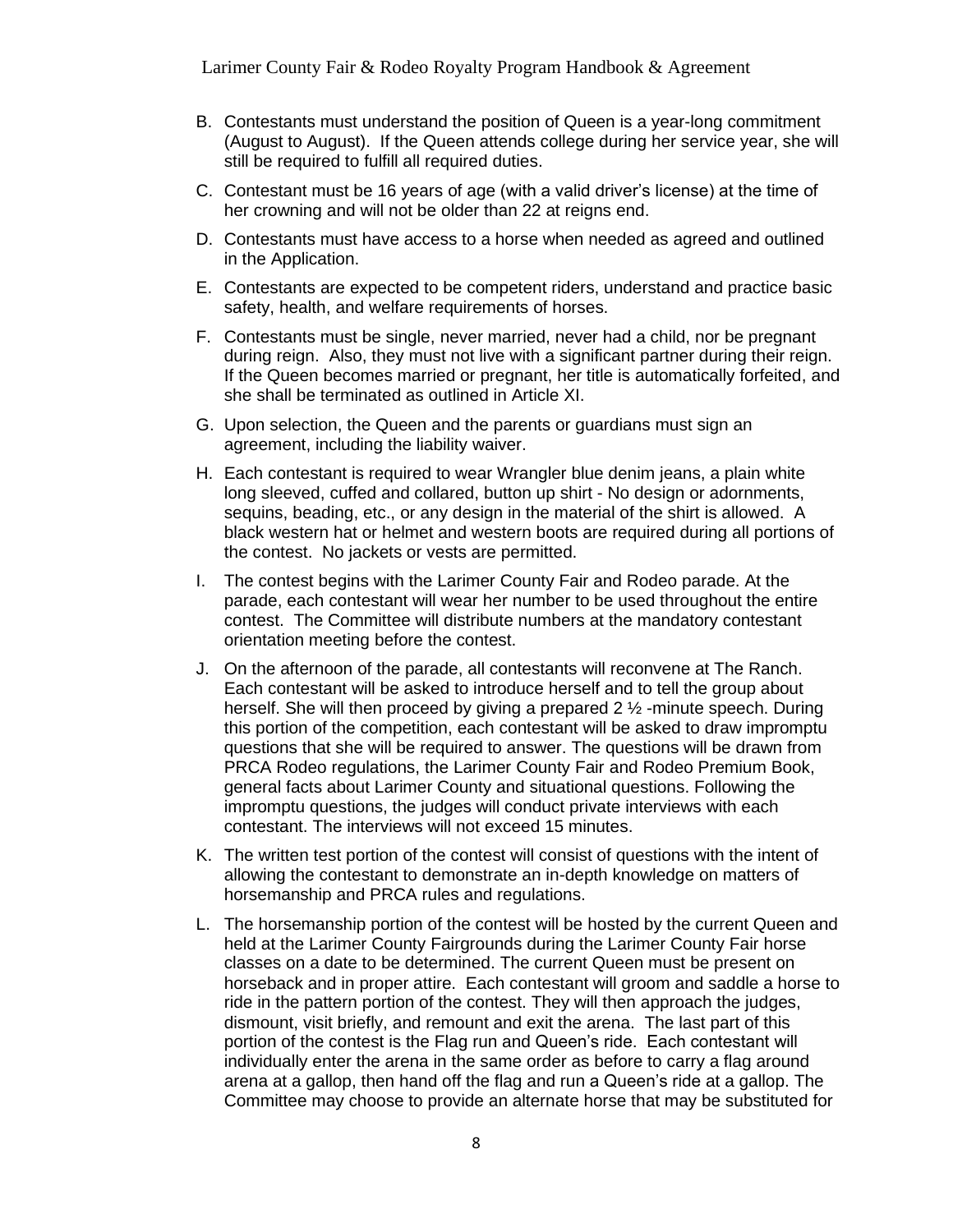each contestant to ride as part of the contest. The Committee will provide alternate horses, and a lot draw will determine the horse each contestant rides as the alternate.

- M. At the conclusion of the horsemanship portion, the new Queen will be announced. The current Queen will hand out participation awards to each contestant. The name of the first runner-up will be announced and then the name of the new Queen. A runner- up is named in the event the chosen contestant cannot fulfill her duties. The new Queen will be officially crowned at the Tuesday evening PRCA Rodeo performance.
- N. The newly elected Queen will be required to attend the Queen's Luncheon, Larimer Count Fair events and classes, the Pancake Breakfast, and the Larimer County PRCA Rodeos as the Lady in Waiting.

## **Article VII. PARADE, LUNCHEONS, GRAND ENTRIES & RODEOS:**

A. The following are parades, luncheons, and rodeos that are mandatory for the Queen to attend. In all parades the Queen shall participate in the event on horseback except for those noted below.

If the Queen cannot attend an event for some reason, she must obtain approval from the Committee Chair or Co Chair at least 30 days in advance of the event. Failure to participate (without prior approval) is grounds for dismissal and forfeiture of all/any benefits and awards.

| 1. Autograph Signings with sponsored businesses                      | To be Decided     |
|----------------------------------------------------------------------|-------------------|
| 2. Annual CAFS Convention (first weekend in November)                | CO Springs        |
| 3. 4H Carnival (March)                                               | Loveland          |
| 4. Berthoud Days Parade (June)                                       | <b>Berthoud</b>   |
| 5. Greeley Independence Day Parade, Luncheon (July)                  | Greeley           |
| 6. Rooftop Parade, Luncheon, Grand Entry (July)                      | <b>Estes Park</b> |
| 7. Larimer County Fair Parade, Queens Luncheon                       | Loveland          |
| 8. Larimer County Junior Rodeos                                      | Loveland          |
| 9. All Event Days of Larimer County Fair and the PRCA Rodeos         | Loveland          |
| 10. Loveland Corn Roast Parade (late August)                         | Loveland          |
| 11. National Western Stockshow – minimum 2 days (January)            | Denver            |
| 12. Larimer County Fair Board meetings: 4th Wednesday of every month | Loveland          |
| 13. Queen's Committee meetings: once a month                         | Loveland          |
|                                                                      |                   |

14. A minimum of 4 community service events to be determined with the Committee.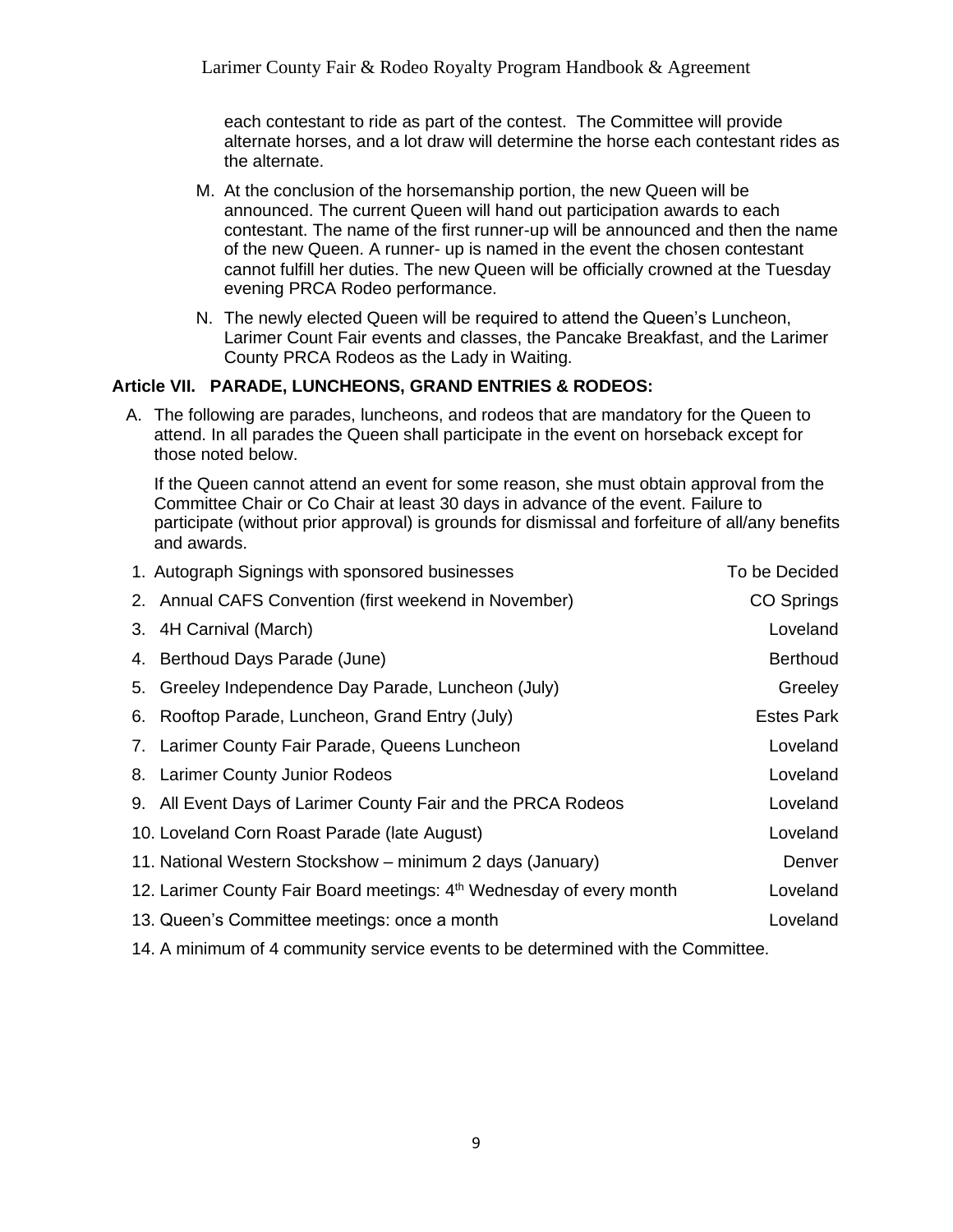B. The Queen may, but is not required to, attend at least some of the following parades, rodeos, and events. The Queen must get approval from the Committee before entering any nonmandatory events.

| 1. MRC Clinic (February)                                         | Greeley           |
|------------------------------------------------------------------|-------------------|
| 2. Pikes Peak or Bust Parade and Rodeo (July)                    | CO Springs        |
| 3. Adams County Fair and Rodeo (August)                          | <b>Brighton</b>   |
| 4. CSU Homecoming Parade (Sept. /Oct)                            | <b>Ft Collins</b> |
| 5. Parade of Lights (November) NOT ON HORSEBACK                  | <b>Estes Park</b> |
| 6. National Western Stock Show Parade (January) NOT ON HORSEBACK | Denver            |
| 7. Laramie Jubilee Days Parade (July)                            | Laramie, WY       |
| 8. Cheyenne Frontier Days Parade, Luncheon, NOT ON HORSEBACK     | Cheyenne, WY      |
| 9. Boulder County Fair Parade (August)                           | Longmont          |

Invitations to the various parades, luncheons, grand entries and rodeos are usually sent to either the Queen, the Committee or The Ranch administrative office. Once the Committee approves, the Queen should acknowledge the invitation as soon as possible. Upon approval of an invitation, the Queen will make her own arrangements for attending the event –prepare to furnish her transportation for herself and her horse. As soon as the Queen arrives at an event, the Queen should let her hostess know that she is there. The Queen must arrive on time, ready to wave and smile – no matter what! The hostess will usually inform the Queen about the luncheon plans and tell her where she may put her horse. If there is a grand entry for the rodeo, the Queen should attend if possible. If she stays for the rodeo performance as a guest, the Queen is to remain in her attire and make herself available to the host Queen to work the rodeo if needed. After attending the event, the Queen shall send a thank you note to the host Queen or committee as soon as possible.

The Queen should be dressed in proper attire at all events she attends.

Other events that the Queen will be required to attend are helping as hostess for Larimer County Fair classes, 4-H classes, and award ceremonies during fair week, a minimum of four community service projects, and other events that might arise that the Committee feels will help promote the program. The Committee will make every effort to notify the Queen of any such extra event with as much advance notice as possible. If in doubt about any function, the Queen should contact the Committee Chair.

In any events not approved by the Committee that the Queen wishes to attend, she may not attend in Queen's attire.

#### **Article VIII. BUDGET: SEPTEMBER 1 – AUGUST 31**

The Fair Board determines the amount of money in the Queen's Royalty Program budget. The outgoing Queen, the incoming Queen and the Committee will meet at the end of August to come up with a new budget to present to the Fair Board. The Fair Board will review the proposed budget, make any necessary changes, and approve a final version.

The Queen should keep track of any expenditures they incur during their reign and turn receipts for them into the Committee Chair. Certain mileage expenses may be reimbursed at the discretion of the Committee as approved by the Fair Board in advance. Mileage will only be paid, if appropriated for in the budget by the Fair Board.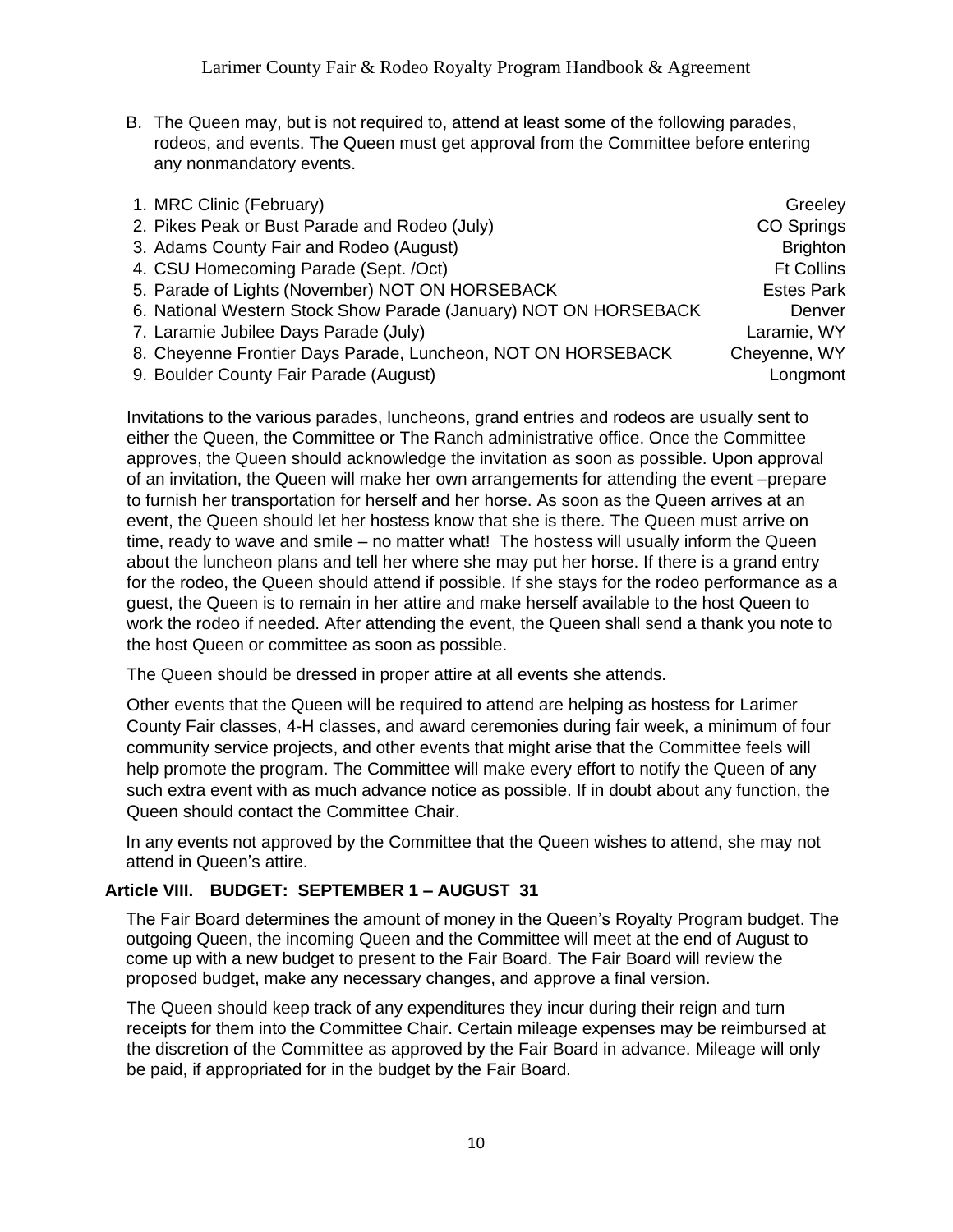## **Outgoing Funds:**

- 1. All expenditures must be submitted to the Committee for approval.
- 2. Upon approval, a voucher will be submitted with two signatures to The Ranch.
- 3. All approved expenses incurred and requests for reimbursement will be submitted monthly.
- 4. A check will then be distributed to the party.
- 5. All checks or other orders for the payment of money shall be signed by the senior accountant of The Ranch.
- 6. If an expenditure is not submitted to the Committee within the 30-day time frame, it will not be considered for reimbursement.

## **Incoming Funds:**

- 1. All incoming funds or donations will be designated to either the Queen's General Fund or the Queen's Scholarship Fund.
- 2. All incoming funds (cash donation) will be verified by two members of the Committee. All funds or donations will then be submitted to the senior accountant of The Ranch.
- 3. All funds shall be deposited in the specific program or fund per Larimer County Finance Policy specifically designated for the Queen's Royalty Program.

## **Sponsorships:**

Any business conducted concerning sponsorships of the Queen's program will be conducted with a member of the Committee present in addition to the Queen and depending on the time of year, the Lady-In-Waiting.

The Queen may not obligate the Larimer County Fair and Rodeo or Larimer County in any way. Contracts may only be executed by Larimer County officials.

## **Article IX. DISTRIBUTION OF EDUCATIONAL SCHOLARSHIP FUND:**

The Committee shall recommend the Fair Board regarding the amount to be contributed and distributed to the outgoing Queen's educational scholarship fund. The Fair Board shall make the decision regarding the amount contributed and distributed to the outgoing Queen's educational scholarship fund.

There is no guaranteed minimum scholarship award and the final amount to be distributed to the outgoing Queen is at the sole discretion of the Fair Board. The amount awarded from Larimer County shall not exceed \$2,000.00 without prior recommendation from Fair Board and approval from the Executive Committee.

If the mandatory duties, including but not limited to obtaining sponsorships and donations, are not satisfied, the scholarship may be reduced or not awarded as determined by the Fair Board. Scholarship funds shall be held until all required items belonging to Larimer County are returned to the Royalty Program assistant in the administrative office at The Ranch and verified by the Committee.

The Queen will complete a student profile verification enrollment to be returned to the administrative assistant at The Ranch, who will file with the recipient's school. Funds will be held in escrow for such recipient and paid only to the Educational Institution (or educational entity approved by the Fair Board) in which the recipient is enrolled.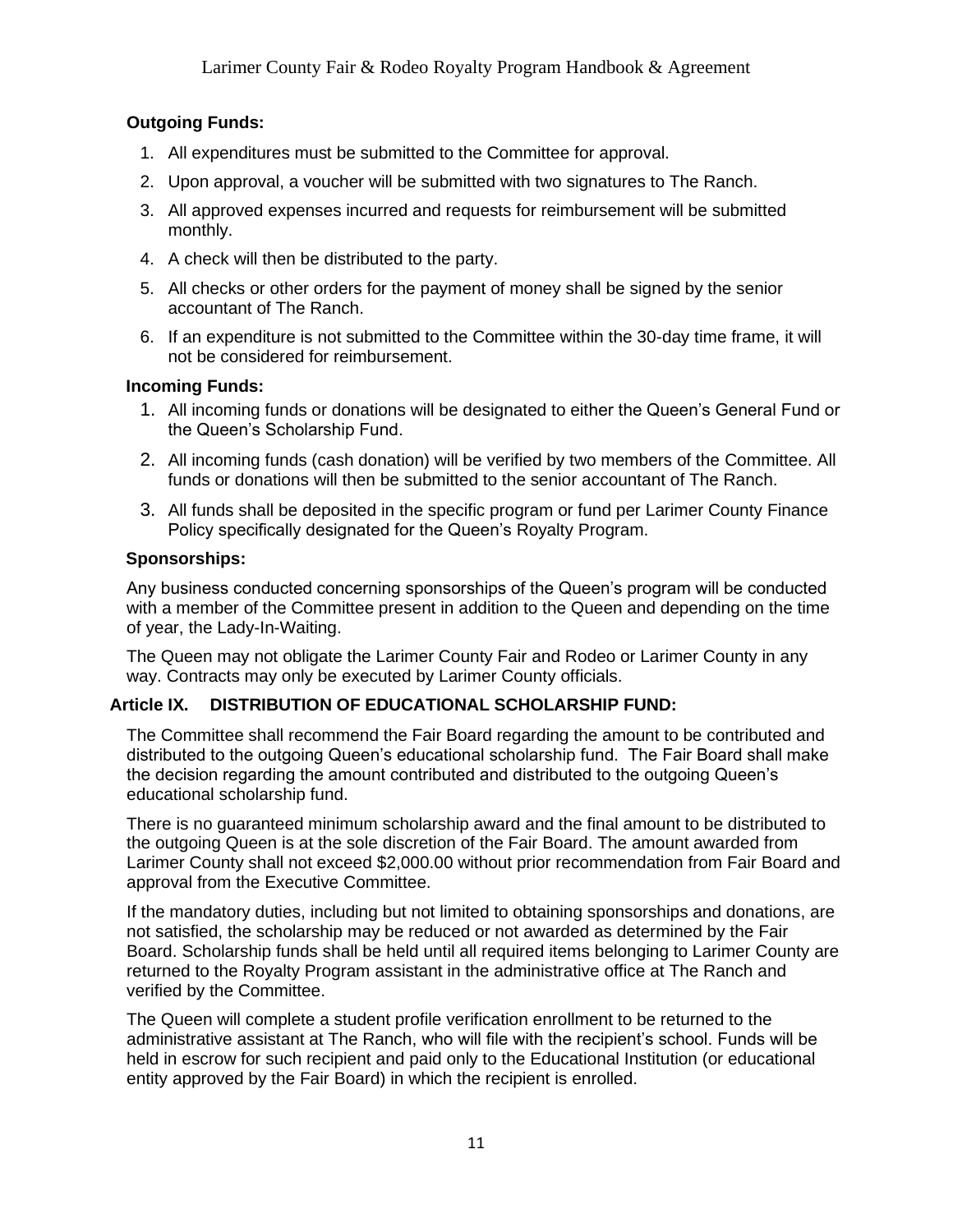After a Queen's reign ends, all scholarship funds must be distributed within two consecutive educational blocks be it semester, trimester, etc.

## **Article X. QUEEN CODE OF CONDUCT**

The Queen must maintain a positive image at all times. She is consistently in the public eye, even when not on official business, and it is her responsibility to uphold and maintain an outstanding image. All royalty should exhibit high moral standards and appropriate behavior at all times. Behave politely and graciously at all times. Behavior which brings disrepute, contempt or scandal to the Queen's Royalty Program or Larimer County is prohibited and will not be tolerated. Determination of behavior and whether such behavior violates the terms of this provision are at the sole discretion of the Committee and Larimer County Fair Board. Such determinations shall be made through the disciplinary process outlined in Article XI. Inappropriate behavior includes, but is not limited to swearing, smoking, chewing tobacco, use of narcotics/drugs (including marijuana), drinking alcohol, open display of affection (e.g., kissing, handholding, sitting on laps) with a significant partner or living with a significant partner, inappropriate photos or comments posted to social media.

The actions and comments of the Queen and the Committee can have a significant impact on the success or failure of the Royalty Program. The Queen and Committee shall be helpful, courteous, and not divisive. All meetings and public appearances shall be conducted in a professional and positive manner. The Queen is expected to be helpful, courteous, and nondivisive after her reign and continue to support the Royalty Program.

Visible tattoos or face/body piercing are not permitted. A single ear piercing is excluded.

The Queen must always wear the designated attire (dress code) when representing the Larimer County Fair and Rodeo. Hair should be neatly styled. Clothing should be clean and pressed. Official attire must comply with PRCA rules and will consist of Wrangler blue denim jeans or approved equal, western style long sleeved, cuffed, and collared, button up shirt, western boots, hat with crown, sash and belt buckle. Fashion Forward attire may be considered at non riding events but must be approved by the Committee or Wardrobe Coordinator.

## **Queen's Required Apparel and Equipment.**

The items which currently have sponsorships are noted, however the notation of a current sponsor does not guarantee such sponsor will continue. The Queen must be willing and able to provide for all of these items and understand that a sponsor may end their participation at any time, placing the financial responsibility on the Queen.

- 1. Wrangler jeans or approved alternate (blue denim) (Sponsor)
- 2. Hats: Must come from the sponsor. Black or additional color as provided by the sponsor: white, silver, grey, tan preferred colors, any other color to be approved by Committee. (Sponsor)
- 3. Crown (Sponsor)
- 4. Belt buckle (Provided by Larimer County)
- 5. Chaps (Provided by Larimer County)
- 6. Brief case or Satchel (Provided by Larimer County)
- 7. Sash (Provided by Larimer County)
- 8. Shirts (long sleeve, button down, collar, Sponsor)
- 9. Pair of boots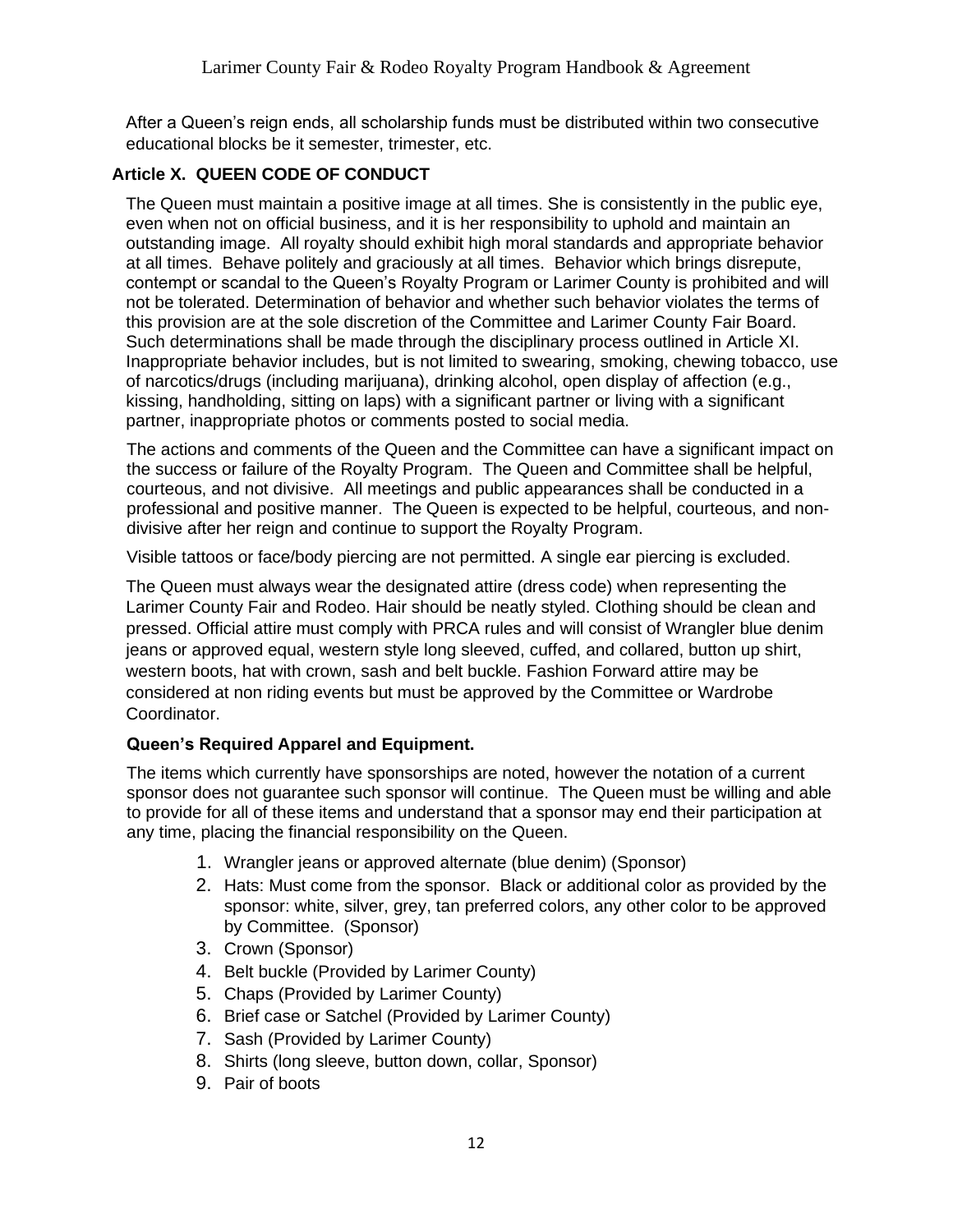Other Items (Equestrian Supplies):

- 1. Saddle blanket
- 2. Equine Grooming Supplies
- 3. Horse Trailer
- 4. Saddle (sponsor)

Items listed below will be provided for by Larimer County Fair Board and must be returned at end of Queen's reign:

- 1. Horse butt trap
- 2. Breast collar and headstall
- 3. Shirts
- 4. Vests (1 royal blue, 1 pink, & 1 red/white/blue)
- 5. Jacket (royal blue)
- 6. Gauchos (1 pair royal blue)

The Queen's belt buckle is your identity for the term of your reign. While conducting yourself in an inappropriate manner is already prohibited, doing so while wearing designated attire, including your belt buckle, shall be considered an aggravating circumstance.

It is important that the Queen demonstrates "A western way of life". She must always use proper horse handling. The display of aggressive or abusive handling of your horse is prohibited. While at an event the Queen must take care of her horse herself. This includes grooming, tacking up and warming up her own horse. She may seek assistance, but such assistance shall not be in place of the Queen herself and only for the sake of time management. Your horse is your most important partner and to do anything less is disrespectful to their service to you and is a bad reflection to spectators.

The Queen shall not use the Internet in an inappropriate or unsafe manner. Any use of websites, including but not limited to Facebook, Twitter, Instagram, Linked-In or any other forms of social media, must be of an appropriate nature. Larimer County Royalty must never include the city, address, or any other contact information other than an e-mail address on any web site and may never post an inappropriate photograph or post suggestive or sexual content or comments. All other rules apply during your use of the internet, social media, or websites. Committee members must be able to view content of Internet presence. Posts of sponsorship visits and news are allowed.

Use of a cell phone, smart phone or smart watch during an official event is prohibited. These tools are for emergency or official use only. This includes accessing the internet, use of apps, texting, instant messaging, calling or use of any other feature on the phone.

A Parent, Guardian or Committee member should accompany the Queen in chaperone's capacity and must do so if the Queen is a minor. They may not appear at a meeting or event IN PLACE OF the Queen.

You must not violate any local, state, or federal laws, regulations, or ordinances.

## **Article XI. DISCIPLINE**

It is the duty of the Committee and Fair Board to ensure that you represent the Larimer County Fair and Rodeo in an appropriate manner. Therefore, the following rules have been set in place to ensure the quality of representation. The Fair Board may investigate any reported violations or at the Fair Board's discretion may refer any investigation to the Committee to complete. The Queen and all members of the Committee are required to cooperate with any investigation.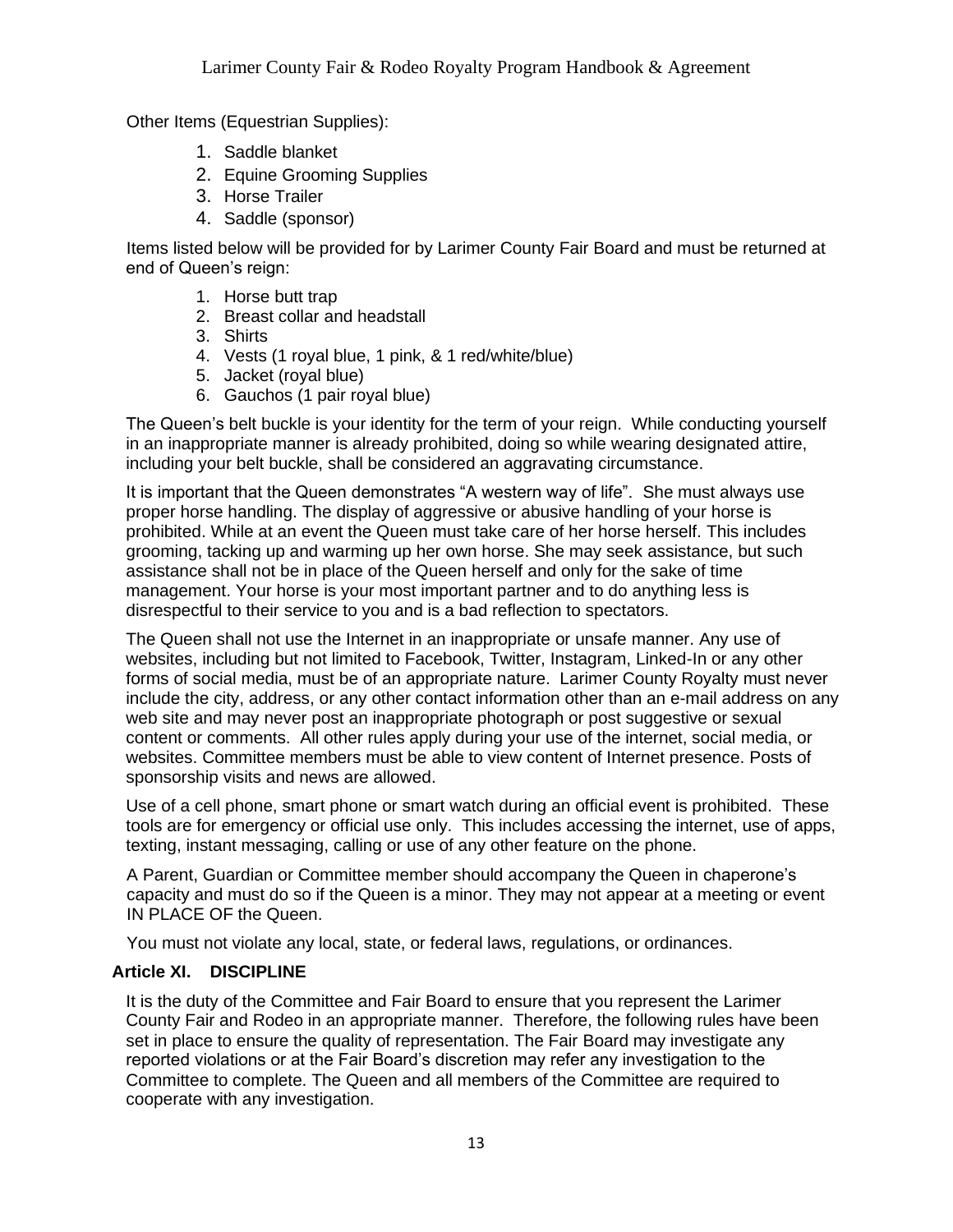Upon completion of an investigation the Fair Board shall have sole discretion regarding disciplinary action. While efforts are made to implement corrective actions rather than punitive actions, the final determination of the appropriate disciplinary action, including but not limited to removal from the program, removal of titles, forfeiture of scholarships (including the requirement that funds awarded but not already spent be returned), forfeiture and return of belt buckle or other identifying items, or other actions, is within the sole discretion of the Fair Board. Participants acknowledge their participation, and any awards are a privilege and not a right. Acceptance into the program and continued participation is at the sole discretion of the Fair Board and/or the Executive Committee.

The determination that conduct, actions or comments made by participants are inappropriate, unprofessional, or not within the accepted standards, is within the sole discretion of the Fair Board and/or the Executive Committee. While a warning may be issued, under extreme circumstances, no warning or other advisory is required prior to the Fair Board implementing disciplinary action, up to and including dismissal from the program and forfeiture of awards.

Types of Violations to be considered for disciplinary action, include but are not limited to:

- 1. Inappropriate attitude/behavior
- 2. Habitual tardiness
- 3. Inappropriate cell phone usage
- 4. Lack of communication with coordinator
- 5. Insufficient sponsor contacts

The above actions will result in the following disciplinary measures:

First offence – meet with the Committee or Committee Chair, verbal warning.

Second offence - meet with the Committee or Committee Chair and written warning, possible suspension of title.

Third offence - meet with the Committee or Committee Chair and possible suspension of title, possible termination.

More serious violations to be considered for disciplinary action, include but are not limited to:

- 1. Missing a mandatory event.
- 2. Making non-approved appearances as Larimer County Queen.
- 3. Inappropriate conduct of friends/family that the Queen is unwilling to address.
- 4. Inappropriate social media both personal and professional.

The above actions will result in the following disciplinary measures:

First offence - Meet with the Committee or Committee Chair and written warning, possible suspension of title.

Second offence - meet with the Committee or Committee Chair and written warning, possible suspension of title, possible termination.

Third offence - meet with the Committee or Committee Chair and written warning, possible suspension of title, possible termination.

The use of drugs or alcohol may lead to suspension and/or immediate termination.

Other actions that the Committee or Committee Chair may require include:

1. Requiring individual to issue a formal apology or response.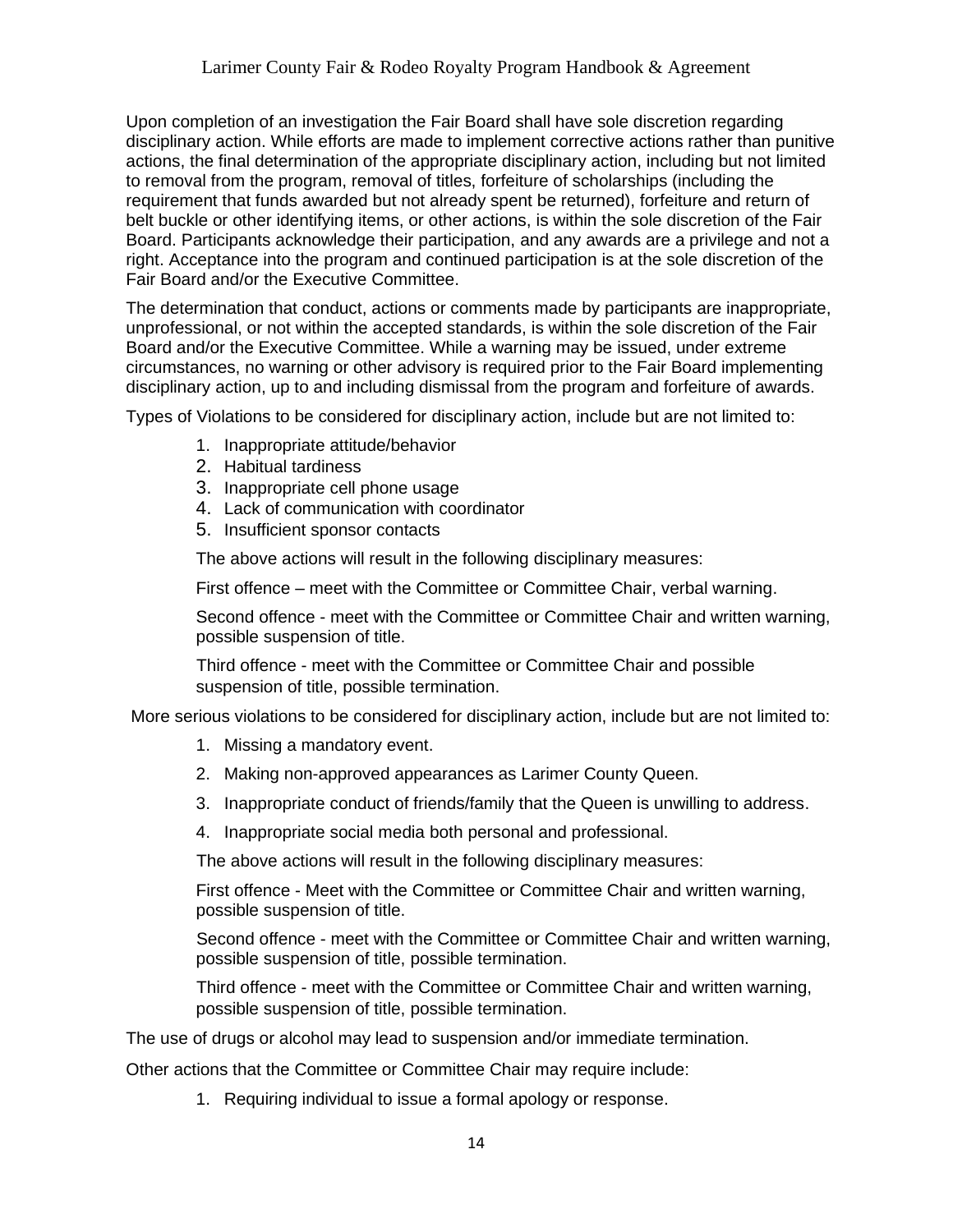- 2. Requiring the individual to perform some corrective action.
- 3. Requiring the individual to perform some service for the benefit of the community in addition to any other obligations already required.
- 4. Forfeiture of specific items of attire, which shall be returned to the Fair Board within 10 days of any decision.
- 5. Forfeiture of any title, which shall not be used in any future correspondence or referenced as having ever been obtained.
- 6. Requiring individual to go before the Fair Board and explain her actions and answer questions any Fair Board members may have.

Dismissal from the program - Dismissal will result in Queen or Lady-In-Waiting to forfeit all items of attire: belt buckle, sponsored saddle, sash, crown, horse blanket, chaps, satchel, and sponsored hats. Dismissal will result in all scholarships, sponsorships, prizes, equipment, awards, titles, or other benefits to be forfeited. Upon dismissal the individual shall return all such items to the Fair Board within 10 days of any decision.

Should a member of the Larimer County Royalty Program decide to resign, regardless if such resignation was in lieu of any discipline, they will forfeit all sponsorships, prizes, equipment, and awards to the Committee, as if they were dismissed from the program.

Any decision by the Fair Board and/or the Executive Board is Final and immediately implemented.